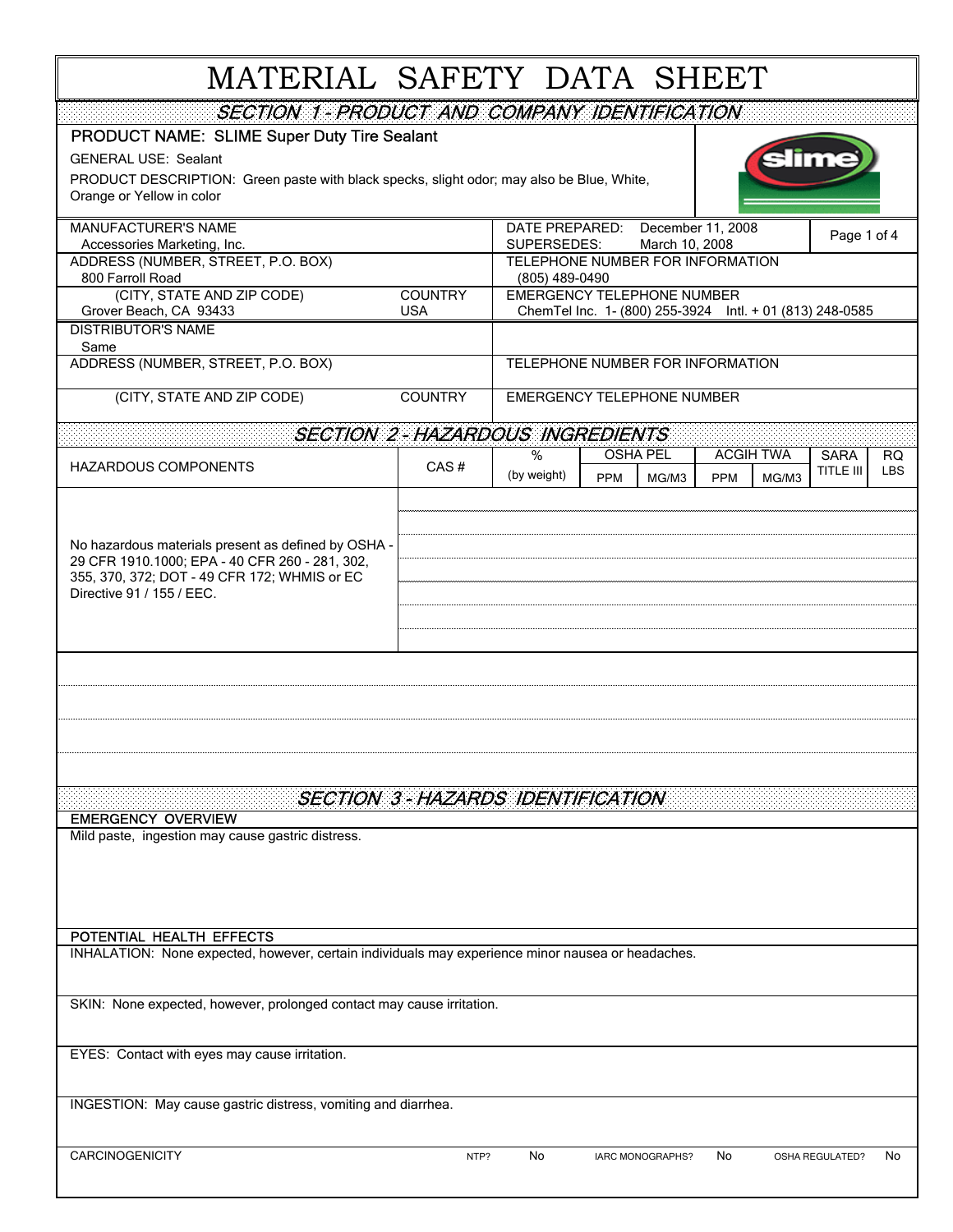| MATERIAL SAFETY DATA SHEET                                                                                                   |                                                                                                                                                                                                                                                               |                            |
|------------------------------------------------------------------------------------------------------------------------------|---------------------------------------------------------------------------------------------------------------------------------------------------------------------------------------------------------------------------------------------------------------|----------------------------|
| PRODUCT NAME: SLIME Super Duty Tire Sealant<br>December 11, 2008                                                             |                                                                                                                                                                                                                                                               | Page 2 of 4                |
|                                                                                                                              | <b>SECTION 4 - FIRST AID MEASURES</b>                                                                                                                                                                                                                         |                            |
| INHALATION: Remove affected person to fresh air; if symptoms persist seek medical attention.                                 |                                                                                                                                                                                                                                                               |                            |
| persists, seek medical attention.                                                                                            | SKIN: Remove contaminated clothing; wash affected area with soap and water; launder contaminated clothing before reuse; if irritation                                                                                                                         |                            |
|                                                                                                                              | EYES: Remove contact lenses. Flush eyes with water for 15 minutes; if irritation persists, seek medical attention.                                                                                                                                            |                            |
| medical attention.                                                                                                           | INGESTION: Give two glasses of water for dilution; DO NOT induce vomiting; never give anything by mouth to an unconscious person; seek                                                                                                                        |                            |
|                                                                                                                              | <b>SECTION 5-FIRE FIGHTING MEASURES</b>                                                                                                                                                                                                                       |                            |
| FLASH POINT (METHOD USED)                                                                                                    | <b>FLAMMABLE LIMITS</b><br>LEL: Not applicable                                                                                                                                                                                                                | UEL: Not applicable        |
| Non-flammable                                                                                                                | Not determined<br><b>AUTOIGNITION TEMPERATURE:</b>                                                                                                                                                                                                            | <b>NFPA CLASS:</b><br>None |
| hydrogen and oxygen, including carbon monoxide.                                                                              | GENERAL HAZARDS: Product is not considered flammable or combustible. Products of combustion include compounds of carbon,                                                                                                                                      |                            |
| <b>EXTINGUISHING MEDIA</b>                                                                                                   |                                                                                                                                                                                                                                                               |                            |
| Carbon dioxide, water, water fog, dry chemical, chemical foam                                                                |                                                                                                                                                                                                                                                               |                            |
| <b>FIRE FIGHTING PROCEDURES</b>                                                                                              |                                                                                                                                                                                                                                                               |                            |
|                                                                                                                              | Keep containers cool with water spray to prevent container rupture due to steam buildup; floor will become slippery if material is released.                                                                                                                  |                            |
| UNUSUAL FIRE AND EXPLOSION HAZARDS<br>None                                                                                   |                                                                                                                                                                                                                                                               |                            |
| HAZARDOUS COMBUSTION PRODUCTS<br>Smoke, fumes, oxides of carbon                                                              |                                                                                                                                                                                                                                                               |                            |
|                                                                                                                              | SECTION 6- ENVIRONMENTAL RELEASE MEASURES                                                                                                                                                                                                                     |                            |
|                                                                                                                              | STEPS TO BE TAKEN IN CASE MATERIAL IS RELEASED OR SPILLED: Small spills - wash to sanitary sewer with plenty of water Large<br>spills - soak up with approved absorbent, shovel product into approved container for disposal. Wash area with plenty of water. |                            |
|                                                                                                                              | <b>SECTION 7-HANDLING AND STORAGE</b>                                                                                                                                                                                                                         |                            |
| protect from extreme temperatures.                                                                                           | PRECAUTIONS TO BE TAKEN IN HANDLING AND STORAGE: Keep container closed when not in use; protect containers from abuse;                                                                                                                                        |                            |
|                                                                                                                              | SECTION 8 - EXPOSURE CONTROLS / PERSONAL PROTECTION                                                                                                                                                                                                           |                            |
| <b>ENGINEERING CONTROLS</b><br>The use of local exhaust ventilation is recommended. No other special controls are indicated. |                                                                                                                                                                                                                                                               |                            |
| PERSONAL PROTECTION:                                                                                                         |                                                                                                                                                                                                                                                               |                            |
| RESPIRATORY PROTECTION (SPECIFY TYPE): None required                                                                         |                                                                                                                                                                                                                                                               |                            |
| PROTECTIVE GLOVES: None required                                                                                             |                                                                                                                                                                                                                                                               |                            |
|                                                                                                                              | EYE PROTECTION: Recommended for general protection Refer to 29 CFR 1910.133 or European Standard EN166.                                                                                                                                                       |                            |

٦

OTHER PROTECTIVE CLOTHING OR EQUIPMENT: Safety eyebath nearby

 $\blacksquare$ 

WORK / HYGIENIC PRACTICES: Practice safe workplace habits. Minimize body contact with this, as well as all chemicals in general.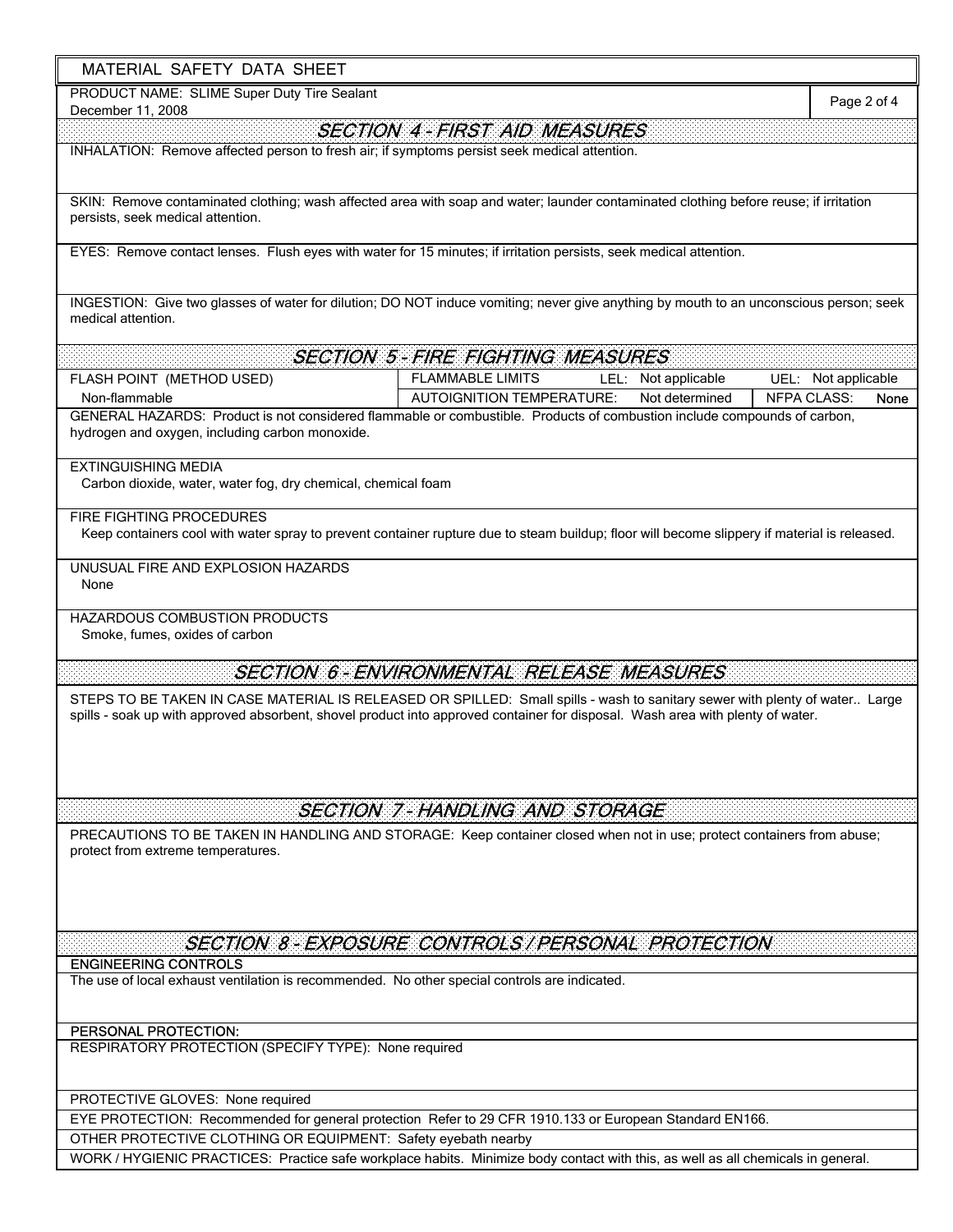| MATERIAL SAFETY DATA SHEET                                                                                                                                                                                                                                                                                                                                                                                                                                 |                                                         |                                                      |                                                               |                                         |  |
|------------------------------------------------------------------------------------------------------------------------------------------------------------------------------------------------------------------------------------------------------------------------------------------------------------------------------------------------------------------------------------------------------------------------------------------------------------|---------------------------------------------------------|------------------------------------------------------|---------------------------------------------------------------|-----------------------------------------|--|
| PRODUCT NAME: SLIME Super Duty Tire Sealant                                                                                                                                                                                                                                                                                                                                                                                                                |                                                         |                                                      |                                                               |                                         |  |
| December 11, 2008                                                                                                                                                                                                                                                                                                                                                                                                                                          |                                                         |                                                      |                                                               | Page 3 of 4                             |  |
| <b>SECTION 9-PHYSICAL AND CHEMICAL PROPERTIES</b>                                                                                                                                                                                                                                                                                                                                                                                                          |                                                         |                                                      |                                                               |                                         |  |
| VAPOR PRESSURE (MM Hg)                                                                                                                                                                                                                                                                                                                                                                                                                                     | VAPOR DENSITY (AIR = 1)                                 |                                                      |                                                               |                                         |  |
| Not determined                                                                                                                                                                                                                                                                                                                                                                                                                                             |                                                         | >1                                                   |                                                               |                                         |  |
| SPECIFIC GRAVITY (WATER = 1)                                                                                                                                                                                                                                                                                                                                                                                                                               |                                                         | EVAPORATION RATE (WATER = 1)                         |                                                               |                                         |  |
| $1.16 \pm 0.1$<br><b>SOLUBILITY IN WATER</b>                                                                                                                                                                                                                                                                                                                                                                                                               |                                                         | $\leq 1$                                             |                                                               |                                         |  |
| Appreciable                                                                                                                                                                                                                                                                                                                                                                                                                                                | <b>FREEZING POINT</b><br>Not specified                  |                                                      |                                                               |                                         |  |
| pH                                                                                                                                                                                                                                                                                                                                                                                                                                                         | APPEARANCE AND ODOR                                     |                                                      |                                                               |                                         |  |
| $8.8 \pm 1.0$                                                                                                                                                                                                                                                                                                                                                                                                                                              |                                                         | Various colored paste with black specks, slight odor |                                                               |                                         |  |
| <b>BOILING POINT</b>                                                                                                                                                                                                                                                                                                                                                                                                                                       |                                                         | PHYSICAL STATE                                       |                                                               |                                         |  |
| 220° F (104.4° C)                                                                                                                                                                                                                                                                                                                                                                                                                                          |                                                         | Viscous liquid                                       |                                                               |                                         |  |
| <b>VISCOSITY</b><br>Paste                                                                                                                                                                                                                                                                                                                                                                                                                                  | <b>VOLATILE ORGANIC COMPOUNDS (Total VOC's)</b><br>None |                                                      |                                                               |                                         |  |
| SECTION 10-STABILITY AND REACTIVITY                                                                                                                                                                                                                                                                                                                                                                                                                        |                                                         |                                                      |                                                               |                                         |  |
|                                                                                                                                                                                                                                                                                                                                                                                                                                                            |                                                         |                                                      |                                                               |                                         |  |
| <b>STABILITY</b><br><b>UNSTABLE:</b>                                                                                                                                                                                                                                                                                                                                                                                                                       |                                                         |                                                      | CONDITIONS TO AVOID: Extreme temperatures, keep from freezing |                                         |  |
| STABLE: X<br>INCOMPATIBILITY (MATERIALS TO AVOID): Strong oxidizers, strong acids                                                                                                                                                                                                                                                                                                                                                                          |                                                         |                                                      |                                                               |                                         |  |
|                                                                                                                                                                                                                                                                                                                                                                                                                                                            |                                                         |                                                      |                                                               |                                         |  |
| HAZARDOUS DECOMPOSITION OR BYPRODUCTS: Decomposition will not occur if handled and stored properly. In case of a fire, oxides                                                                                                                                                                                                                                                                                                                              |                                                         |                                                      |                                                               |                                         |  |
| of carbon, hydrocarbons, fumes, and smoke may be produced.                                                                                                                                                                                                                                                                                                                                                                                                 |                                                         |                                                      |                                                               |                                         |  |
| HAZARDOUS POLYMERIZATION<br><b>MAY OCCUR:</b>                                                                                                                                                                                                                                                                                                                                                                                                              |                                                         |                                                      | CONDITIONS TO AVOID: None                                     |                                         |  |
| WILL NOT OCCUR: X                                                                                                                                                                                                                                                                                                                                                                                                                                          |                                                         |                                                      |                                                               |                                         |  |
| SECTION 11 - TOXICOLOGICAL INFORMATION                                                                                                                                                                                                                                                                                                                                                                                                                     |                                                         |                                                      |                                                               |                                         |  |
| Hazardous Ingredients                                                                                                                                                                                                                                                                                                                                                                                                                                      | CAS#                                                    | EINECS#                                              | LD50 of Ingredient<br>(Specify Species and Route)             | LC50 of Ingredient<br>(Specify Species) |  |
|                                                                                                                                                                                                                                                                                                                                                                                                                                                            |                                                         |                                                      |                                                               |                                         |  |
| No hazardous materials present as defined by OSHA -<br>29 CFR 1910.1000; EPA - 40 CFR 260 - 281, 302,<br>355, 370, 372; DOT - 49 CFR 172; WHMIS or EC<br>Directive 91 / 155 / EEC.                                                                                                                                                                                                                                                                         |                                                         |                                                      |                                                               |                                         |  |
|                                                                                                                                                                                                                                                                                                                                                                                                                                                            |                                                         |                                                      |                                                               |                                         |  |
|                                                                                                                                                                                                                                                                                                                                                                                                                                                            |                                                         |                                                      |                                                               |                                         |  |
|                                                                                                                                                                                                                                                                                                                                                                                                                                                            |                                                         |                                                      |                                                               |                                         |  |
|                                                                                                                                                                                                                                                                                                                                                                                                                                                            |                                                         |                                                      |                                                               |                                         |  |
|                                                                                                                                                                                                                                                                                                                                                                                                                                                            |                                                         |                                                      |                                                               |                                         |  |
|                                                                                                                                                                                                                                                                                                                                                                                                                                                            |                                                         |                                                      |                                                               |                                         |  |
| <b>SECTION 12 - ECOLOGICAL INFORMATION</b>                                                                                                                                                                                                                                                                                                                                                                                                                 |                                                         |                                                      |                                                               |                                         |  |
| No data are available on the adverse effects of this material on the environment. Neither COD nor BOD data are available. Based on the                                                                                                                                                                                                                                                                                                                     |                                                         |                                                      |                                                               |                                         |  |
| chemical composition of this product it is assumed that the mixture can be treated in an acclimatized biological waste treatment plant system<br>in limited quantities. However, such treatment should be evaluated and approved for each specific biological system. None of the ingredients<br>in this mixture are classified as a Marine Pollutant.                                                                                                     |                                                         |                                                      |                                                               |                                         |  |
| <b>SECTION 13 - DISPOSAL CONSIDERATIONS</b>                                                                                                                                                                                                                                                                                                                                                                                                                |                                                         |                                                      |                                                               |                                         |  |
| WASTE DISPOSAL METHOD: Dispose of in accordance with Local, State, and Federal Regulations. Product is classified as non -<br>hazardous, however, non-hazardous materials may become hazardous waste upon contact with other products. Refer to "40 CFR Protection<br>of Environment Parts 260 - 299" for complete waste disposal regulations. Consult your local, state, or Federal Environmental Protection<br>Agency before disposing of any chemicals. |                                                         |                                                      |                                                               |                                         |  |
| <b>SECTION 14 - TRANSPORT INFORMATION</b>                                                                                                                                                                                                                                                                                                                                                                                                                  |                                                         |                                                      |                                                               |                                         |  |
| PROPER SHIPPING NAME: Not Regulated                                                                                                                                                                                                                                                                                                                                                                                                                        |                                                         |                                                      |                                                               |                                         |  |
|                                                                                                                                                                                                                                                                                                                                                                                                                                                            |                                                         |                                                      |                                                               |                                         |  |
| DOT HAZARD CLASS / Pack Group: Not regulated                                                                                                                                                                                                                                                                                                                                                                                                               |                                                         |                                                      | IATA HAZARD CLASS / Pack Group: Not regulated                 |                                         |  |
| <b>REFERENCE: Not Applicable</b><br>IMDG HAZARD CLASS: Not regulated                                                                                                                                                                                                                                                                                                                                                                                       |                                                         |                                                      |                                                               |                                         |  |
| UN / NA IDENTIFICATION NUMBER: None<br>RID/ADR Dangerous Goods Code: Not regulated                                                                                                                                                                                                                                                                                                                                                                         |                                                         |                                                      |                                                               |                                         |  |
| LABEL: None Required<br>UN TDG Class / Pack Group: Not regulated                                                                                                                                                                                                                                                                                                                                                                                           |                                                         |                                                      |                                                               |                                         |  |
| HAZARD SYMBOLS: None<br>Hazard Identification Number (HIN): None<br>Note: Transportation information provided is for reference only. Client is urged to consult CFR 49 parts 100 - 177, IMDG, IATA, EC, United                                                                                                                                                                                                                                             |                                                         |                                                      |                                                               |                                         |  |
| Nations TDG, and WHMIS (Canada) TDG information manuals for detailed regulations and exceptions covering specific container sizes,<br>packaging materials and methods of shipping                                                                                                                                                                                                                                                                          |                                                         |                                                      |                                                               |                                         |  |

packaging materials and methods of shipping.